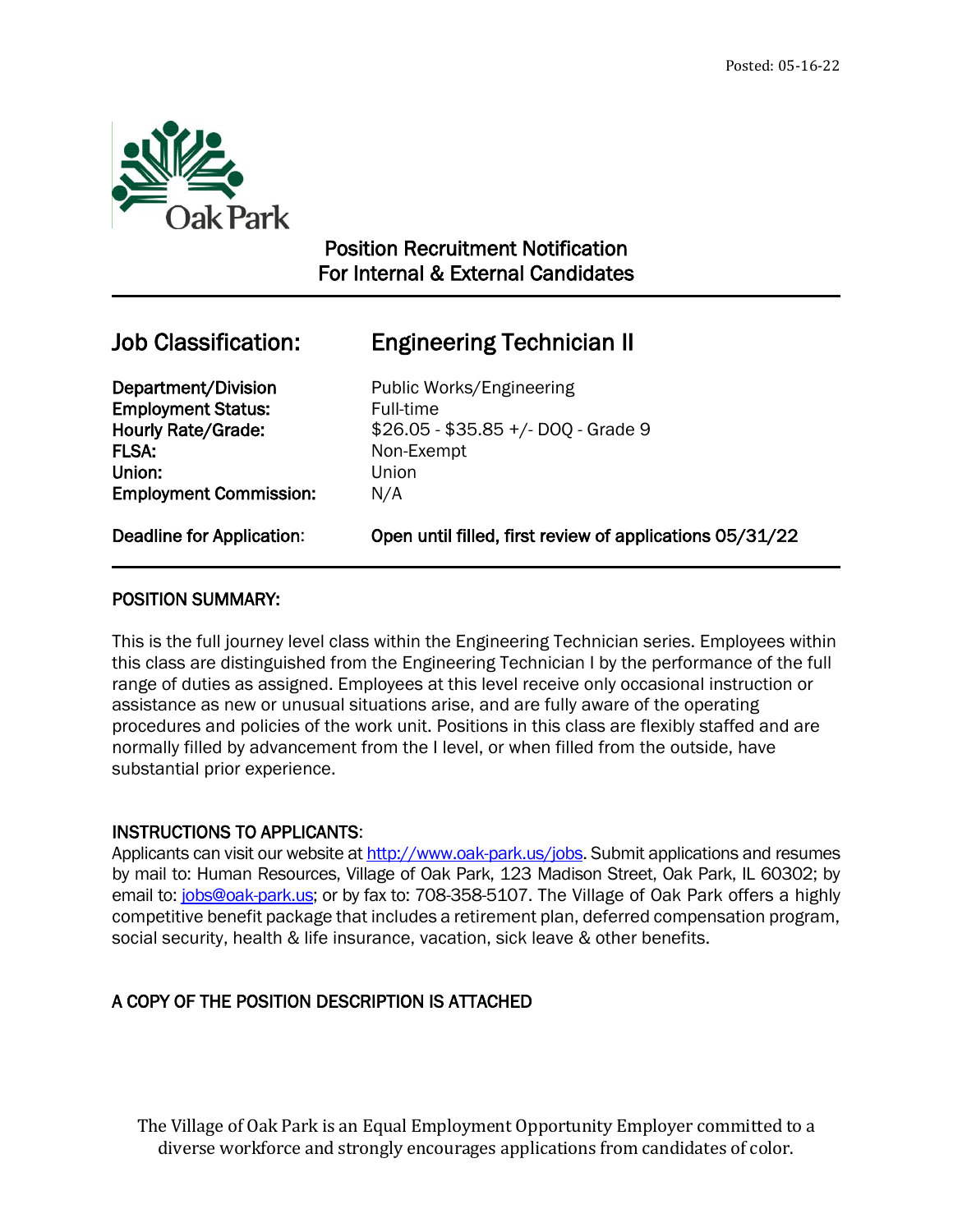

*Class specifications are intended to present a descriptive list of the range of duties performed by employees in the class.Specifications are not intended to reflect all duties performed within the job.*

#### **DEFINITION**

This is the full journey level class within the Engineering Technician series. Employees within this class are distinguished from the Engineering Technician I by the performance of the full range of duties as assigned. Employees at this level receive only occasional instruction or assistance as new or unusual situations arise,and are fully aware of the operating procedures and policies of the work unit. Positions in this class are flexibly staffed and are normally filled by advancement from the I level, or when filled from the outside, have substantial prior experience.

## SUPERVISION RECEIVED AND EXERCISED

Receives direction supervision from the Assistant Village Engineer.

Exercises functional and technical direction over lower level Engineering Technician staff.

EXAMPLES OF DUTIES - *Essential and other important responsibilities and duties may include, but arenot limited to, the following:*

#### Essential duties and responsibilities

- 1. Layout, draft and design drawings from field survey information and reduced field notes for various engineering and planning projects including existing improvements, right-of-way and various utilities.
- 2. Conduct research of property ownership; interpret legal descriptions or other such data required to complete information in the preparation of construction projects.
- 3. Conduct field inspections of construction projects and review the work of contractors; ensure compliance with plans, specificationsand adjustments or changes; review project changes with supervisor.
- 4. Research records, maps and other data to obtain engineering data including location of sewer mains,plats, and water mains; perform a variety of surveying functions including topography, drainage operation inspections, pavement inspection, and curbs and gutter inspections and other spatial relationships.
- 5. Develop and maintain various databases and maps maintained by the Engineering Division using ArcGIS software; maintain accurate files.
- 6. Perform a variety of related office or field tasks to assist engineers including gathering, analyzing andrecording data.
- 7. Update maps and geographic information system databases of the Village as new roads, plats or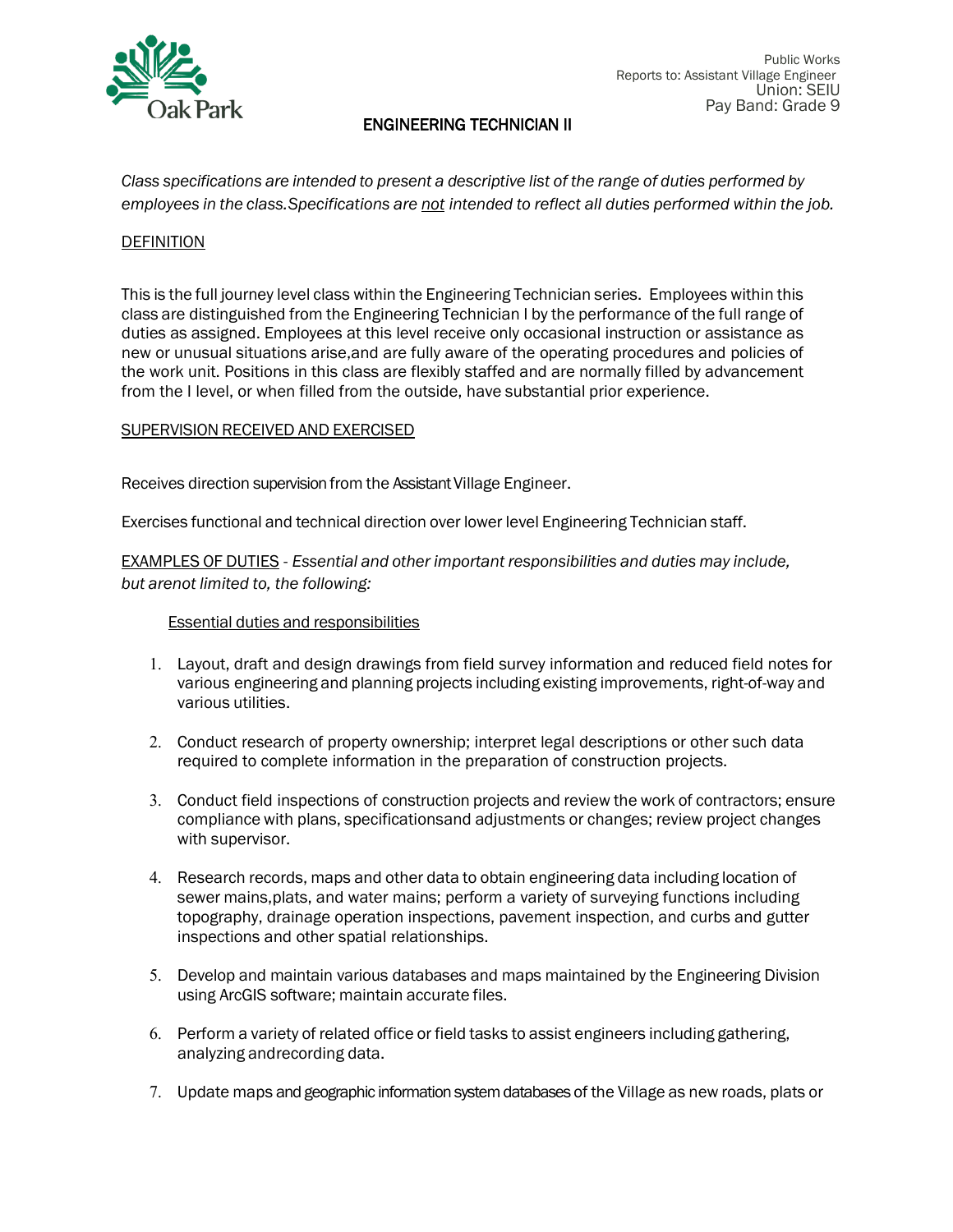

other changes are made.

- 8. Maintain records of construction projects from information supplied by engineers; measure, compile, and compute material and cost estimates of projects.
- 9. Compile field notes, complete preliminary drawings, plot plans and profiles, elevations and improvement of sewers, streets, water mains and related public works and utility projects.
- 10. Perform work in accordance with sound safety practices.
- 11. Perform inspections of work performed by contractors for private permit projects in the Village's right of way to ensure compliance with approved permits and Village requirements.

#### Other important responsibilities and duties

- 1. Respond to public inquiries in a courteous manner; provide information and assistance on engineering activities.
- 2. Perform related duties and responsibilities as required.

## QUALIFICATIONS

#### Knowledge of:

- Computer aided design (CAD) drafting methods, equipment and software.
- Geographical information systems (GIS)
- Trigonometry as applied to the computation of angles, areas, distances and

traverses.Basic principles and practices of surveying and inspecting.

- Engineering maps and records.
- Construction plans and specifications.
- Engineering policies, procedures, and issues.
- Applicable laws, regulations, codes, department policies, governing assigned engineering duties.
- Office procedures, methods, and computer equipment including Microsoft Office applications (Word, Excel, and Outlook), CAD software, and GIS software.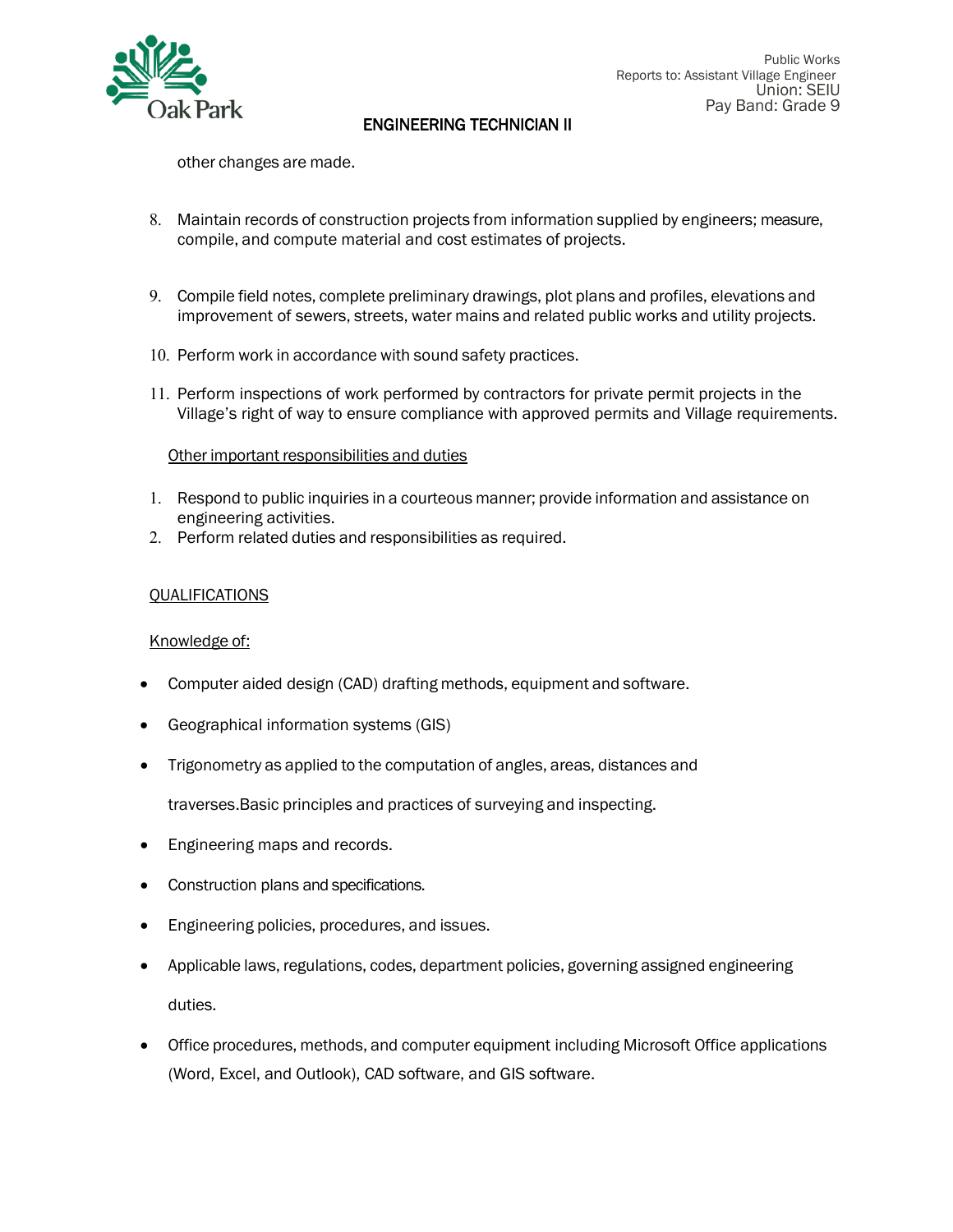

# Ability to:

- Apply Village engineering policies and procedures.
- Understand and interpret engineering plans and specifications.
- Perform civil engineering drafting work.
- Reduce, interpret, and apply field notes in the performance of drafting and survey duties.
- Compile rough technical data and prepare statistical and narrative reports from field studies.
- Deal tactfully with contractors, engineers, and property owners.
- Prepare and maintain accurate engineering records and GIS databases.
- Use algebraic formulas, trigonometry tables and statistical mathematics to accomplish the level ofwork described herein.
- Work independently in the absence of supervision.
- Communicate clearly and concisely, both orally and in writing.
- Maintain physical condition appropriate to the performance of assigned duties and responsibilitieswhich may include the following:
	- *— Walking, standing or sitting for extended periods of time — Operating assigned equipment.*
- Maintain effective audio-visual discrimination and perception needed for:
	- *— Making observations*
	- *— Communicating with others*
	- *— Reading and writing*
	- *— Operating assigned equipment.*
- Maintain mental capacity allowing for effective interaction and communication with others.

#### Experience and Training Guidelines

Experience: Five years of technical engineering or GIS experience. AND

Training: An Associate's degree with major coursework in civil engineering,

construction technology, GIS, or a related field. AND